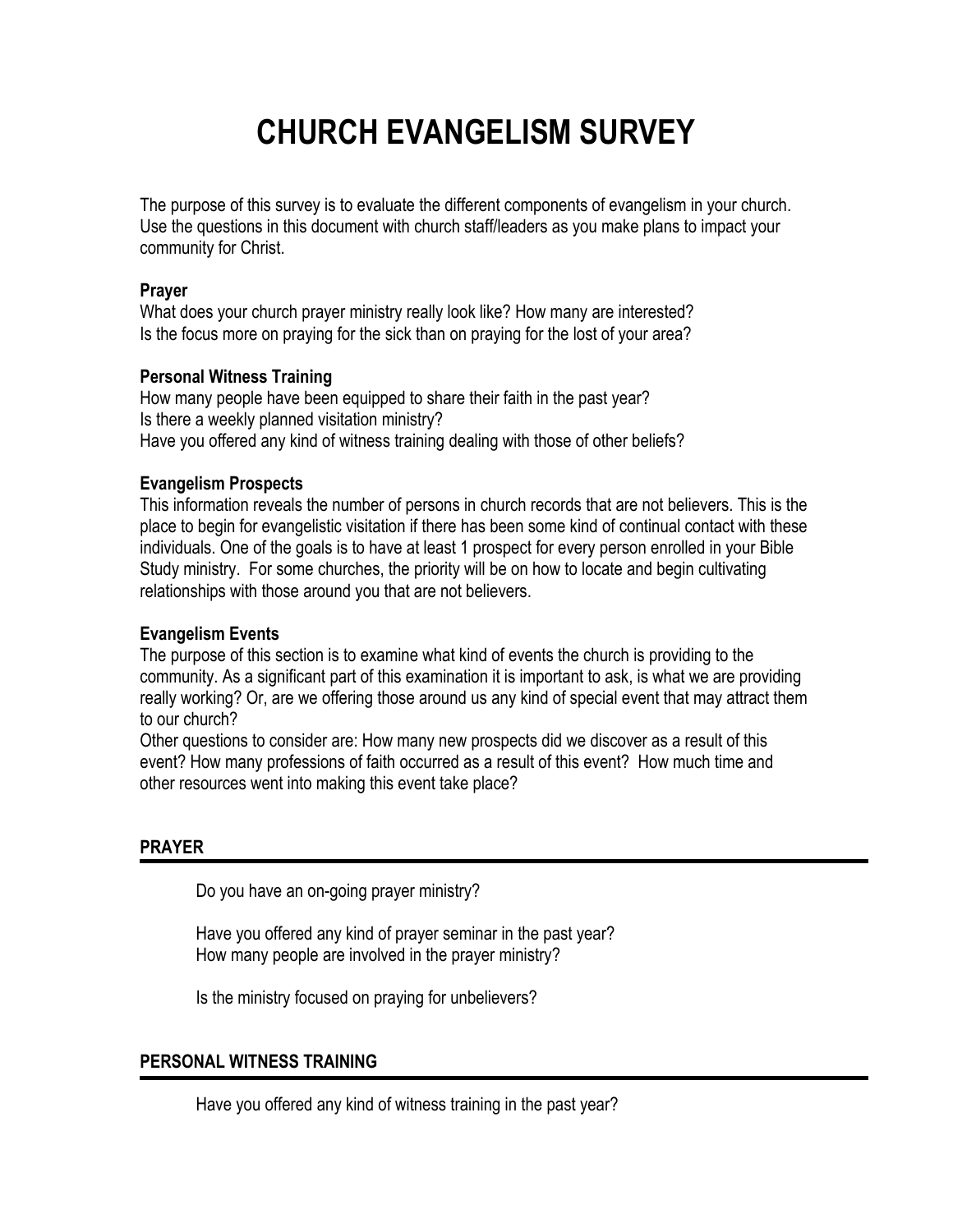What types of training have you offered?

How many were involved?

Do you have any kind of training for invitation Counselors that assist those in making commitments to Christ?

Do you have an on-going weekly visitation ministry?

Has any kind of evangelism training been offered focusing on sharing the Gospel with another religious group, cult etc.?

#### **EVANGELISTIC PROSPECTS**

How many evangelistic prospects do you currently have in your records?

Is that number greater than or equal to the number of persons enrolled in your Sunday school ministry?

How many of that number has had a personal contact with the church in the past year?

How many new prospects have been discovered in the past year?

#### **EVANGELISTIC EVENTS**

What kind of evangelistic events that you have this past year?

Did any of the events result in any professions of faith?

Did any of the events produce any new evangelistic prospects?

#### **BAPTISM RESULTS**

How many profession of faiths did you have last year?

How many baptisms did you have last year?

How many of those baptized are children of church members?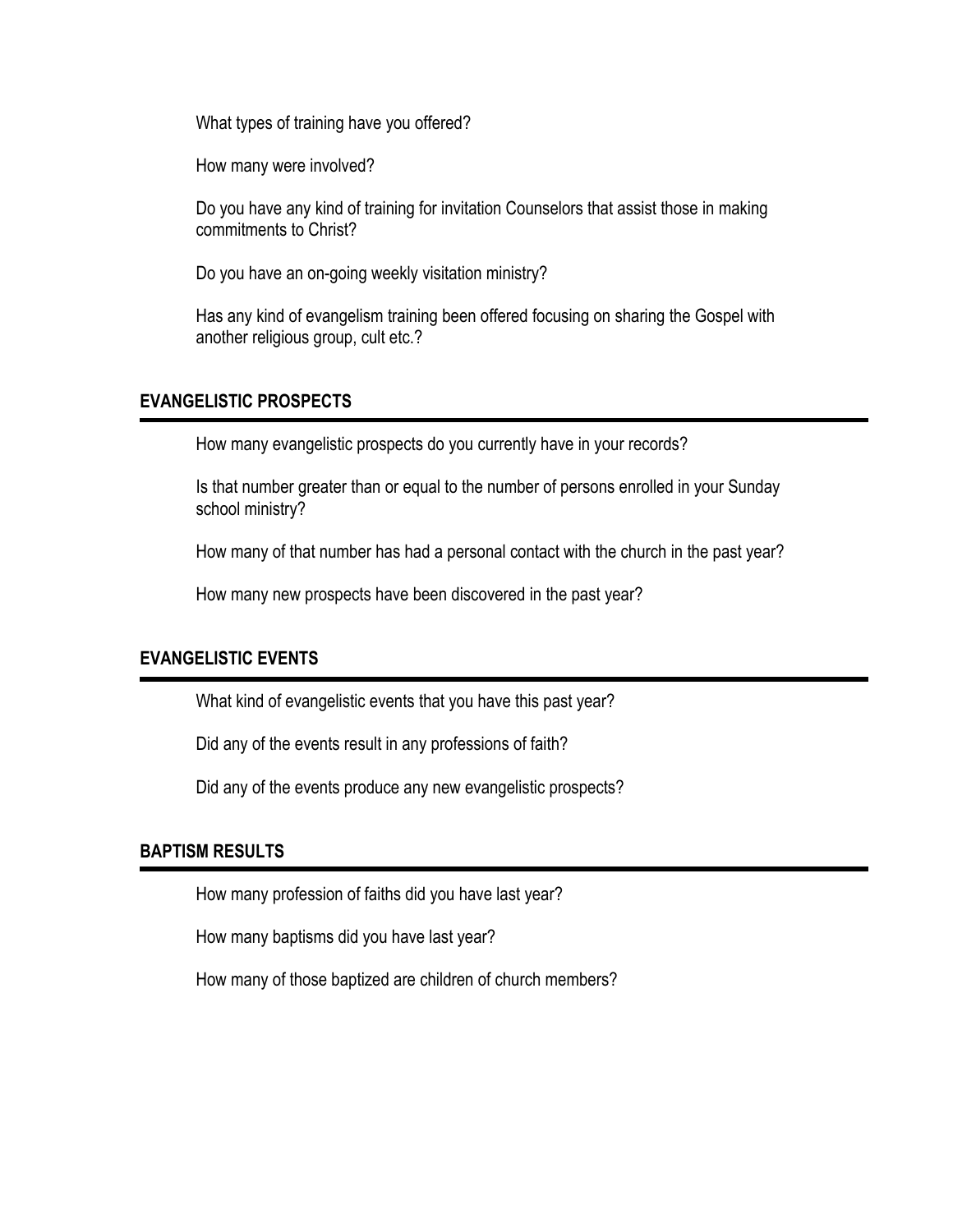## **Determining Your Baptismal Ratio:**

(How many resident church members does it take to baptize one person?)

| Year | <b>Baptisms</b> | Resident Church<br>members | Ratio of baptisms<br>to resident church<br>membership | Evaluate with a (<br>+) if the rate is<br>decreasing. |
|------|-----------------|----------------------------|-------------------------------------------------------|-------------------------------------------------------|
|      |                 |                            |                                                       |                                                       |
|      |                 |                            |                                                       |                                                       |
|      |                 |                            |                                                       |                                                       |
|      |                 |                            |                                                       |                                                       |

*To determine the baptismal ratio divide the total number of baptisms into Resident Church Membership.* 

Did it take fewer resident church members to baptize one person in 2002 than in other years?

Did the baptism ratio improve in 2002 over previous years?

How many of the total number of baptisms were people new to your church this year?

How many of the total number of baptisms were children of church members?

## **Determining Your Evangelism Efficiency:**

*(Are we experiencing the same kind of growth/decline as the community around us?)* 

| Year | ™otal    | Other     | _osses | Resident   | Total      |                       | Evangelistic |
|------|----------|-----------|--------|------------|------------|-----------------------|--------------|
|      | baptisms | additions |        | church     | population | <b>Sunday School</b>  | prospects    |
|      |          |           |        | membership |            | enrollment/attendance |              |
|      |          |           |        |            |            |                       |              |
|      |          |           |        |            |            |                       |              |
|      |          |           |        |            |            |                       |              |
|      |          |           |        |            |            |                       |              |